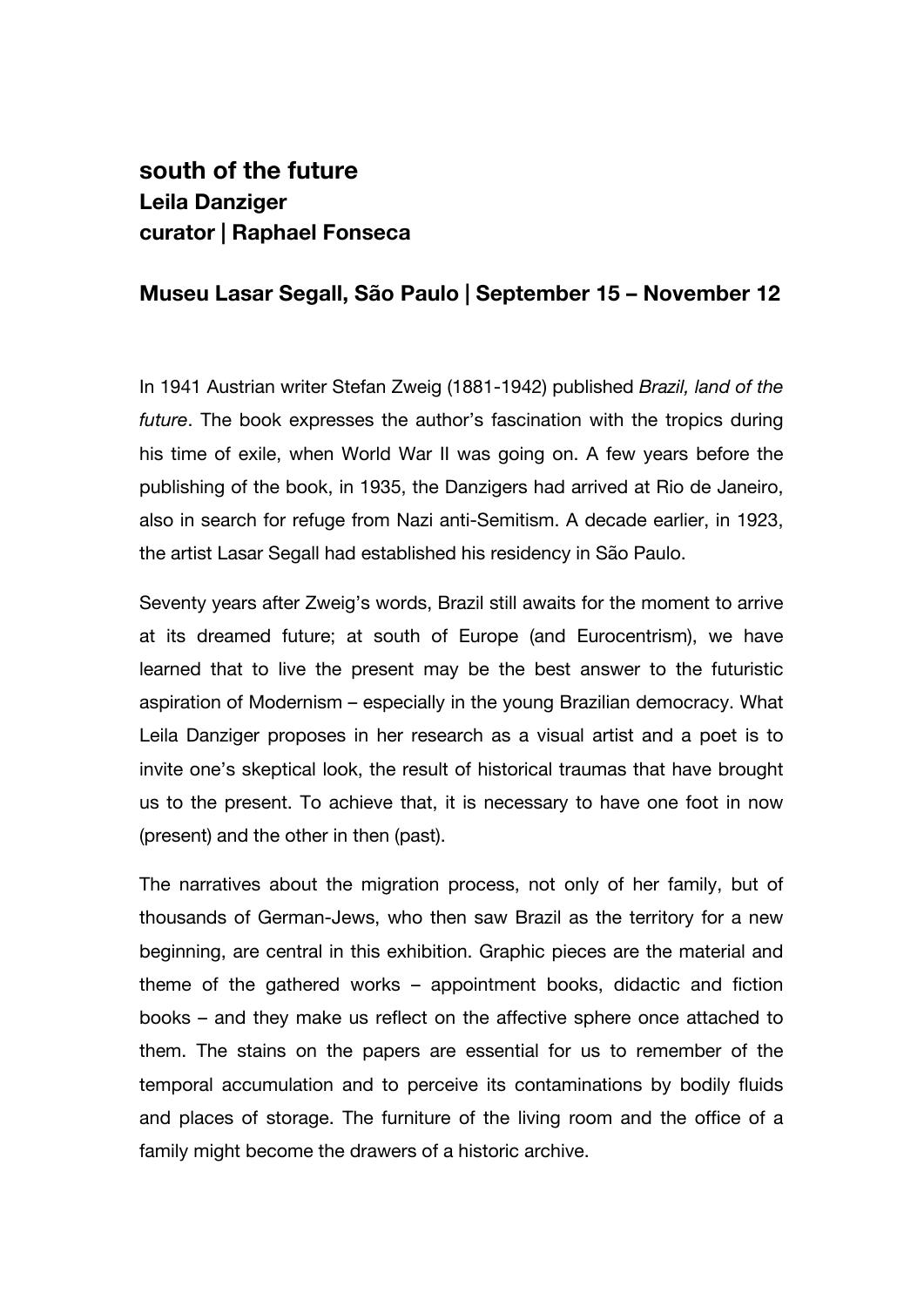*Bildung* ("cultural formation" in German), the installation in the first room, is constituted by German books brought by her paternal grandparents. Goethe, Lessing, among other authors, were transported to the South of the globe both as study objects and as souvenirs from a North to which returning was uncertain. The arrival at the country placed the immigrants between the attempt to preserve a language and the encounter with Portuguese. To such transatlantic library didactic books on the "history of Brazil" were added, a result from the artist's mother and maternal grandmother's profession, both teachers. Many were printed during the military dictatorship of the Estado Novo ("New State"), and it is not uncommon to find an appeal to the abstract notion of "homeland" on their covers. They spaced from the radical German nationalism and soon these bodies collided with waves of repression from tropical nationalisms.

The juxtaposition of images is a recurrent method in the artist's production and can be seen not only in these images with an informative imprint, but also in the series in which blank appointment books are sewn or sustained by magnets. Books collected during the remodeling of the library at the Association Scholem Aleichem (Rio de Janeiro) are also sewn, allowing a glimpse of the Yiddish on their surfaces. To sew up these papers is to give them weight and to invite us to reflect both on the emptiness of the blank spaces reserved for annotations, and to the silencing of the Yiddish, a language composed by the sewing from the appropriation of other languages.

A careful look at these works will reveal the presence of stamps that refer to some emblematic images. At the entrance a stamp is reproduced, which was used in the series of works that name the exhibition; it is a quote from *The Sea of Ice* (1823-1824), painted by the German Caspar David Friedrich (1774- 1840). In the original image two ships are wrecked in the middle of blocks of ice. During the immigrations that had Brazil as their point of arrival, many lives were wrecked, both physically and existentially. The blocks of ice melted due to the solar power of the South, but the uncertain yearning for